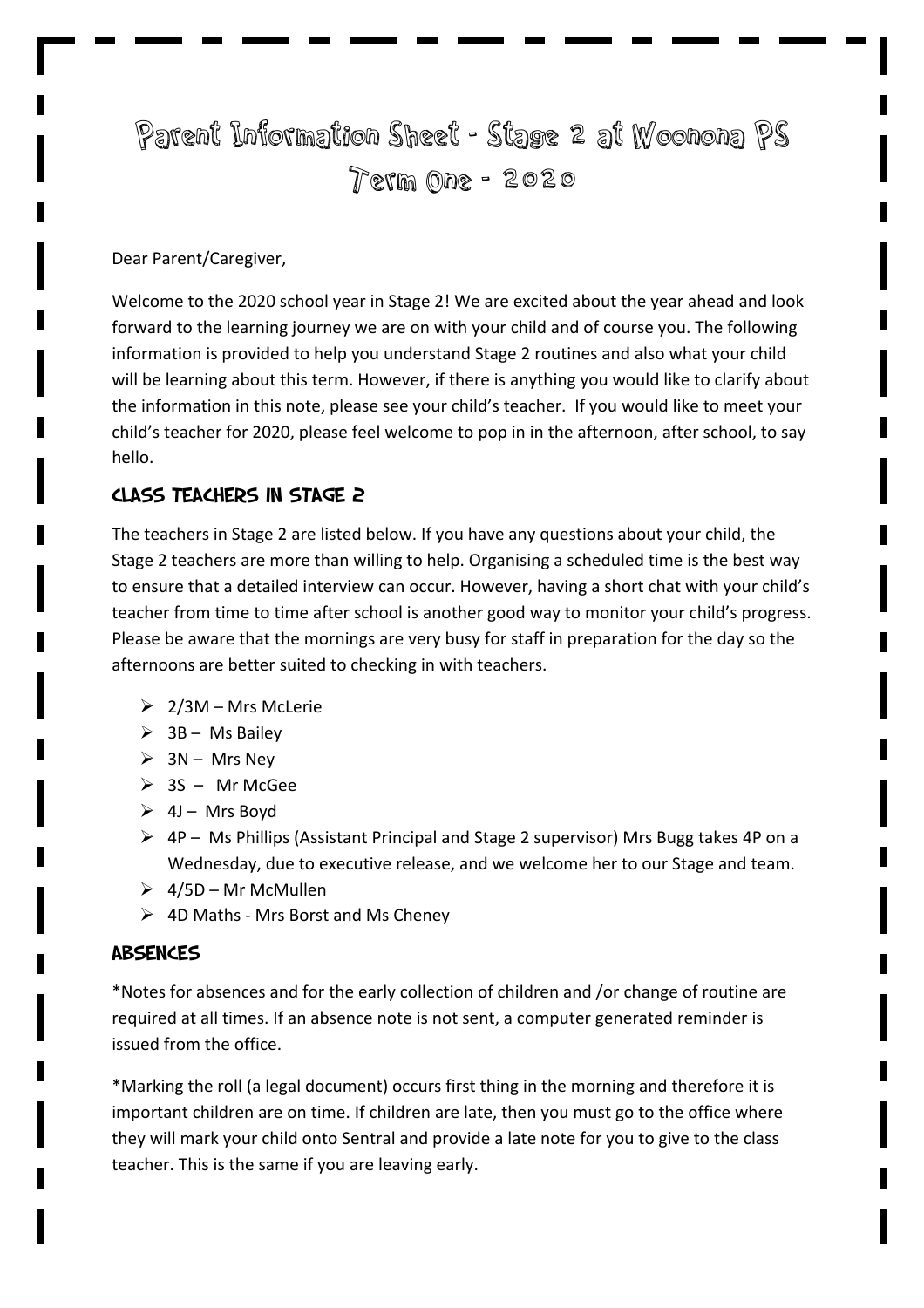## **UNIFORM**

Monday – Thursday: full school uniform

Friday: sports uniform

#### Parent teacher interviews

We have scheduled our parent teacher interview evening for Tuesday 31 March. More information to follow in the coming weeks.

#### Learner Qualities

There are seven Leaner Qualities at Woonona Public School. They are:

- **Collaborate** I work with others to achieve a common goal.
- **Connect** I make links between what I know and my new learning.
- **Persist** I keep trying to achieve my goal even when it is hard.
- **Reflect** I think about my learning and how I use it to grow.
- **Resilient** I bounce back and move on when faced with challenges.
- **Risk taking** I have a go, challenge myself and see mistakes as part of learning.
- **Wonder** I am curious, ask questions and explore ideas.

We have been re-introducing and refreshing our student's understanding of these qualities using the wonderful picture books 'Rosie Revere Engineer' and 'Teamwork isn't my Thing and I don't like to Share'.

We have also started the year off once again with a social skill-streaming program, looking at the skills we need to be great citizens of our school and community.

#### Weekly Recognition Awards

Each week teachers will award two recognition awards: a Citizenship Award and a Learner Qualities Award. This system is extremely well received by our students and we look forward to recognising individual students again this year.

# **EXCURSIONS**

We aim to offer our students two excursions across the year, one in each semester. These excursions are to support the learning in the classroom and the NSW curriculum. We are exploring and investigating options for excursions at present, and when decisions are made, information will be sent home.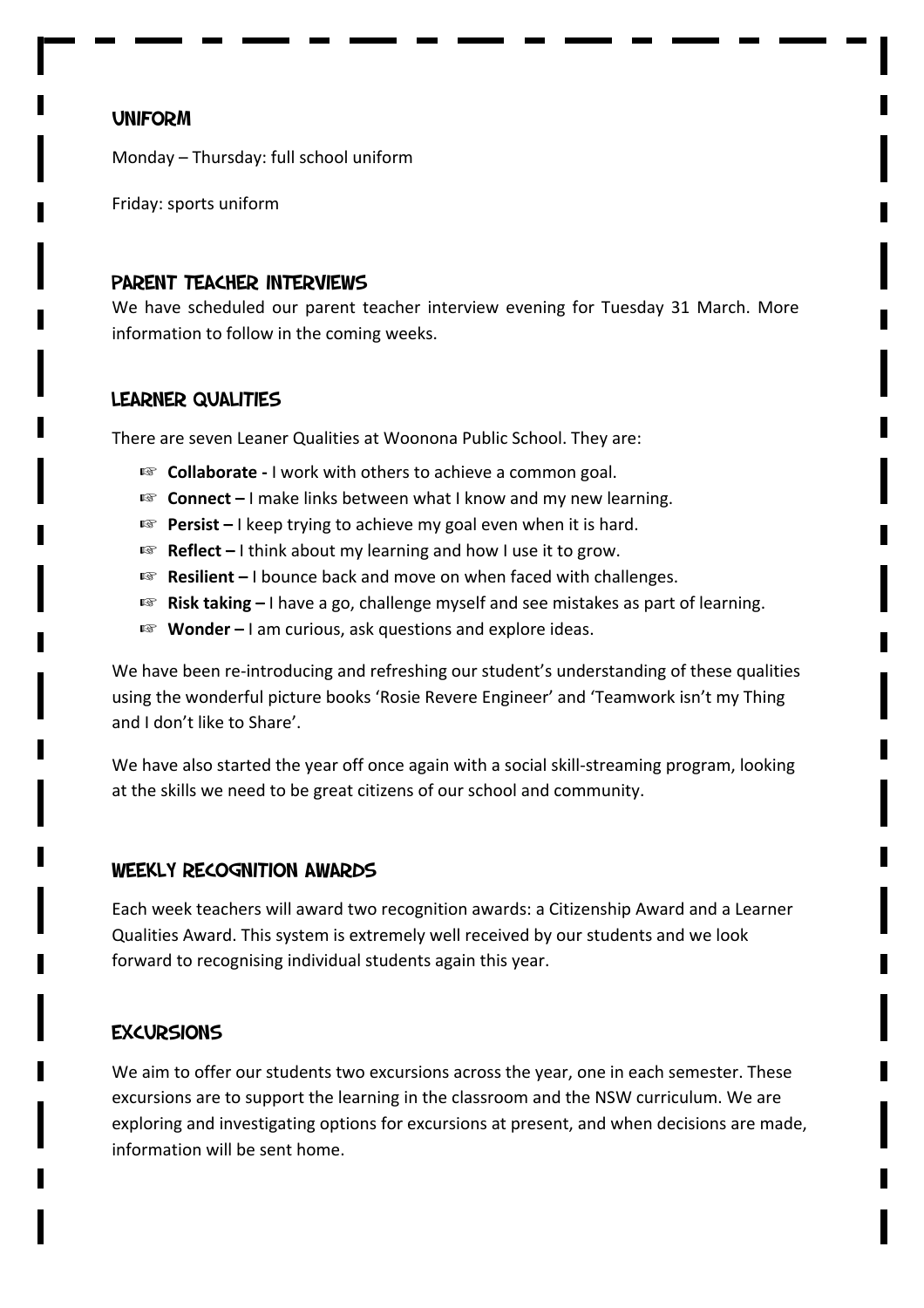# **MATHS**

Stage 2 will continue to use the Stepping Stones program to teach Maths. The program covers the NSW Mathematics syllabus and focuses on meeting curriculum expectations. The program also offers the opportunity to implement differentiation depending on the student's needs.

| Year <sub>3</sub>                                                                                                              | Year 4                                                        |
|--------------------------------------------------------------------------------------------------------------------------------|---------------------------------------------------------------|
| Module One - 12 lessons                                                                                                        | Module One: 12 lessons                                        |
| Skip counting forwards and backwards by ten                                                                                    | Representing 5 digit numbers                                  |
| Represent 3 digit numbers                                                                                                      | Comparing and ordering five-digit numbers                     |
| Compare, order and round 3 digit numbers<br>Represent multiplication and division                                              | Rounding five digit numbers to the nearest<br>10, 100 or 1000 |
|                                                                                                                                | Using strategies to multiply one digit<br>numbers by 1 and 0  |
| Module Two: 12 lessons                                                                                                         | Module Two: 12 lessons                                        |
| Rote count forwards to 1000                                                                                                    | Using strategies to add up to three digit<br>numbers          |
| Use strategies to subtract 2 digit numbers                                                                                     | Using the formal algorithm to add up to three                 |
| Use strategies to add 3 digit numbers                                                                                          | digit numbers                                                 |
| Calculate duration in hours and minutes<br>Identify time to five minutes (analogue and<br>digital clocks)                      | Fluently recall zeros and ones multiplication<br>facts        |
|                                                                                                                                | Use am and pm to represent time                               |
|                                                                                                                                | Identify times to the minute (analogue and<br>digital clocks) |
| Module Three: 12 lessons                                                                                                       | Module Three: 12 lessons                                      |
| Skip count by 2, 5 and 10                                                                                                      | Use strategies to multiply one-digit numbers                  |
| Double and halve multiples of five and ten                                                                                     | by 4 and 8 (using doubles)                                    |
| Multiply one digit numbers by 10                                                                                               | Identify and describe patterns in a number<br>sequence        |
| Use strategies to multiply one digit numbers<br>by 5<br>Add the value of coins<br>Create, describe and interpret column graphs | Solve multiplication and division word<br>problems            |
|                                                                                                                                | Use surveys to collect and record data                        |
|                                                                                                                                | Create, describe and interpret column and<br>picture graphs   |

# Maths: Term One Overview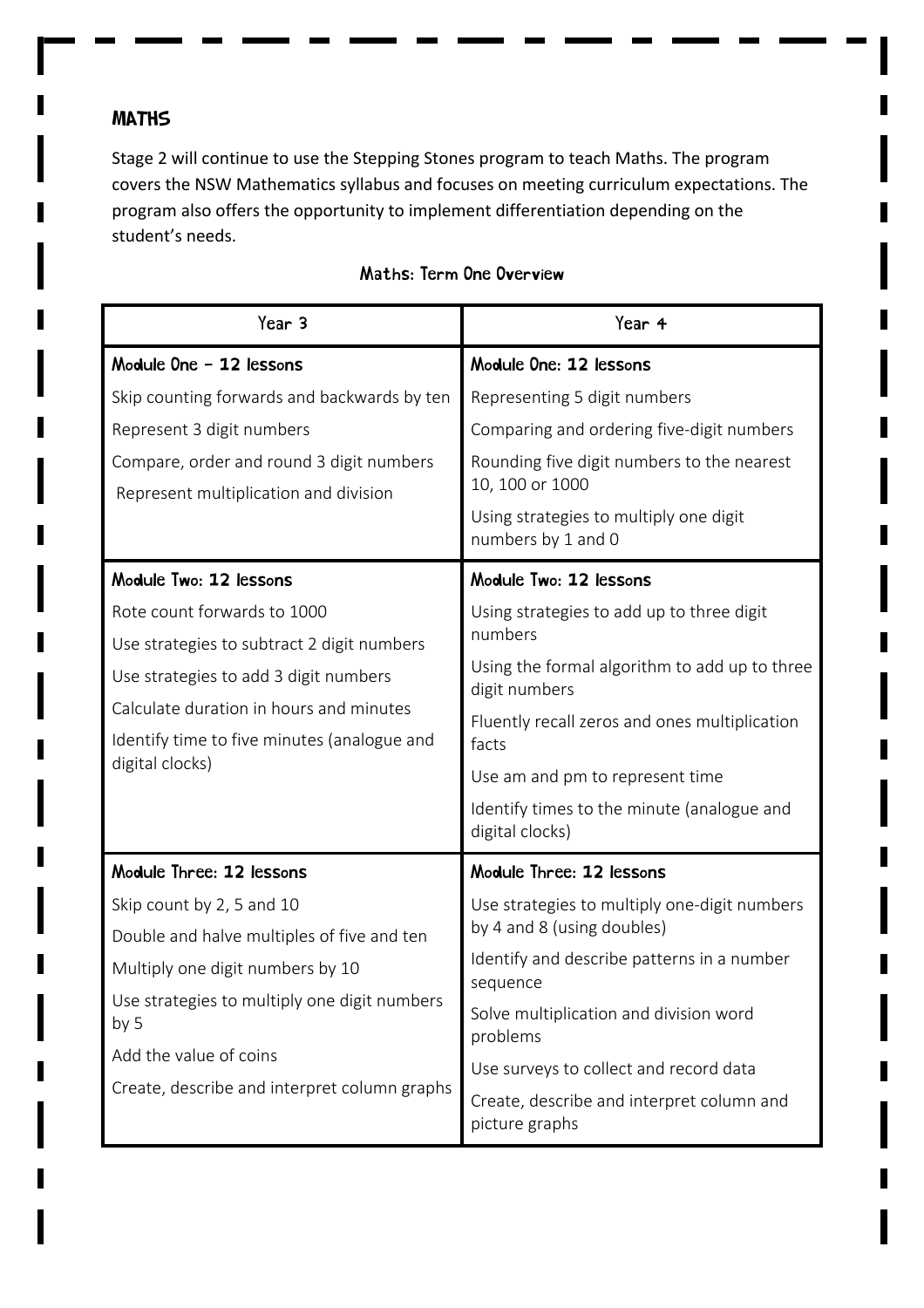# English

In working with the NSW English syllabus, teachers prepare cycles of work, which meet the syllabus guidelines. We have used the PAT data collected at the end of the 2019 school year to drive our first cycles in reading, spelling and grammar and students completed an information report writing pre test. This term students will be exploring informative texts, focusing on information reports, followed by persuasive texts in Term 2, Imaginative texts (narratives) in Term 3 and informative texts (procedures and explanations) in Term 4.

#### Spelling:

Students will be studying both spelling cycles with specific focuses this term and a bank of words we call our Camera Words. These Camera Words are words our students have difficulty using correctly but they don't appear in any of the focus cycles.

# For the love of Reading

We love reading! We continue to foster a love of reading within our classrooms and work to expose our students to a wide variety of texts across the year by reading to our students daily. Books and stories are shared, discussed, recommended and studied across the year and we encourage our students to read regularly at home. This may be reading independently, reading aloud or being read to by a parent. Sharing a favourite story with family members is a wonderful experience for all involved.

This brings us to selecting JUST RIGHT BOOKS.

In our classes we are having lots of conversations about selecting Just **Right Books** for reading. To help the students understand this concept we have used the I PICK acronym:

#### I PICK JUST RIGHT BOOKS:

I select a book and check it out, looking it over inside and out.

Purpose: Why might I want to read it?

Interest: Does it interest me?

Comprehend: Do I understand what I am reading?

Know: Do I know most of the words?

# Although we do not set weekly homework in Stage 2, we do expect our students to be reading daily at home 15 – 20 minutes each session as a guide.

We constantly check in with students to monitor their reading and to ascertain if they are able to select Just Right Books. Help is given to students who need it and we are also assisting students to develop their understanding of the different genres.

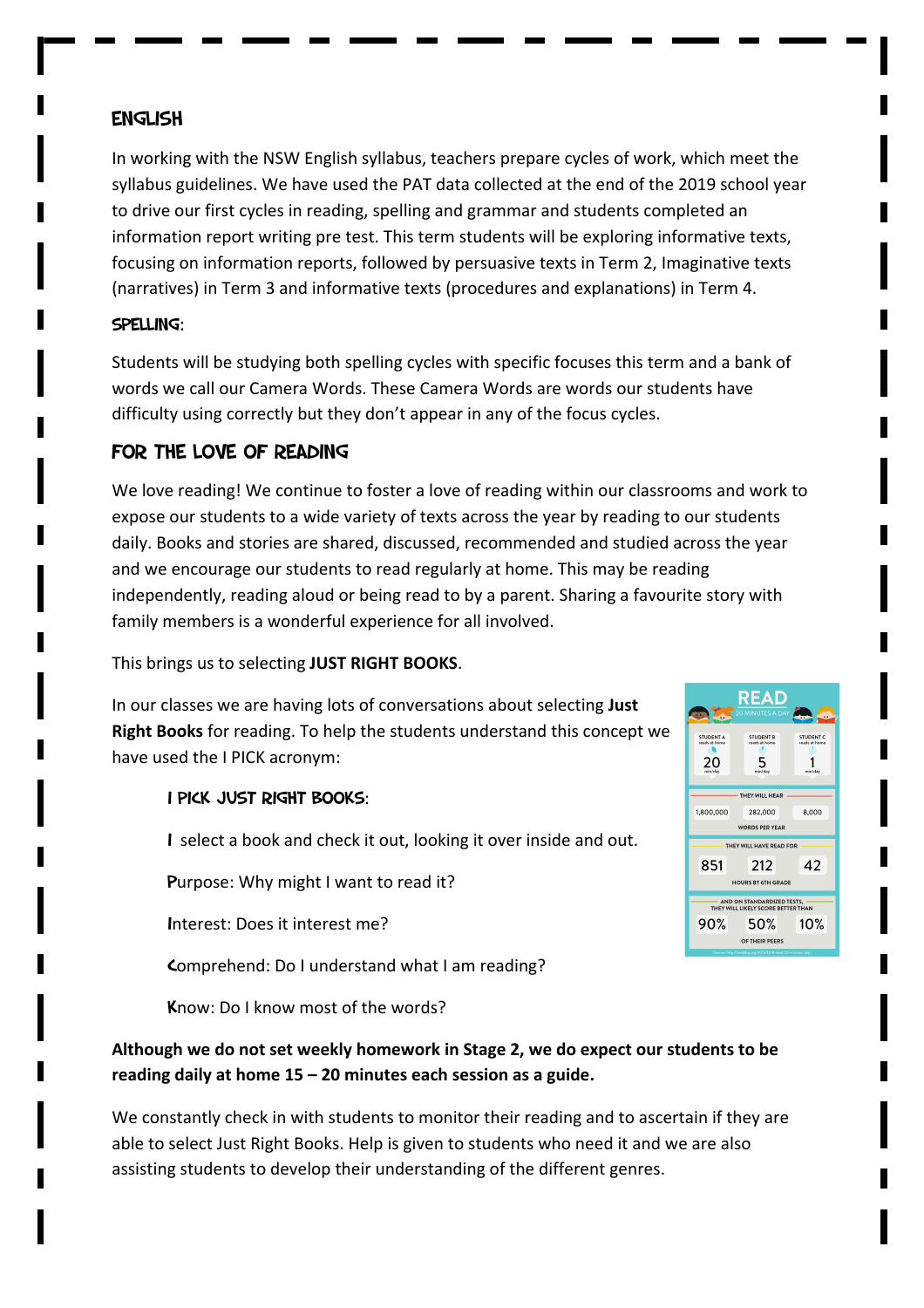#### Premier's Reading Challenge

Please note that we encourage all our students to participate in and complete the Premier's Reading Challenge. The students' forms are kept in the classrooms and they are expected to fill them out as they complete books. Teachers guide their students through this process.

## School Library Visits 2020

Stage 2 classes have a scheduled time to visit the library for borrowing each week or fortnight. We visit the library on...

Tuesday – 3B

Wednesday  $-$  4P, 3N, 4B, 4/5D

Thursday  $-35$ ,  $2/3M$ 

## **GEOGRAPHY**

This semester the students will be exploring from the NSW Geography syllabus: The Earth's Environment. Students will explore the climate, natural vegetation and native animals of places in Australia and Asia. They will examine the importance of natural vegetation and natural resources to the environment, animals and people and learn about ways people value environments, including Aboriginal and Torres Straight Islander Peoples. Students will identify sustainable practices and recognise that there are differing views on how sustainability can be achieved.

# SPORT: ATHLETICS TRAINING

This term students will participate in a range of skill based activities connected with athletics. They will be learning to sprint, throw and jump and they will rotate through the skills across the term. We will be working in class groups and teachers will be leading the training. 

This terms PE will focus on the skills of throwing and catching.

#### **Stage 2 Sport occurs at 9am each Friday.**

# Science and technology

During Science this semester students will be extending their understanding of the Living World, in particular, how living things can be classified, their life cycles and the survival of living things. They will then move on to exploring how the Earth's surface changes over time from natural processes and human actions as part of the Earth and Space strand. Students will partake in a variety of theoretical and hands on lessons as they participate in experiments and group discussions.

During Technology this semester students will participate in a variety of online activities related to digital citizenship and internet security and privacy. They will also look at digital systems and how they work in relation to coding, using a variety of web-based and hands-on